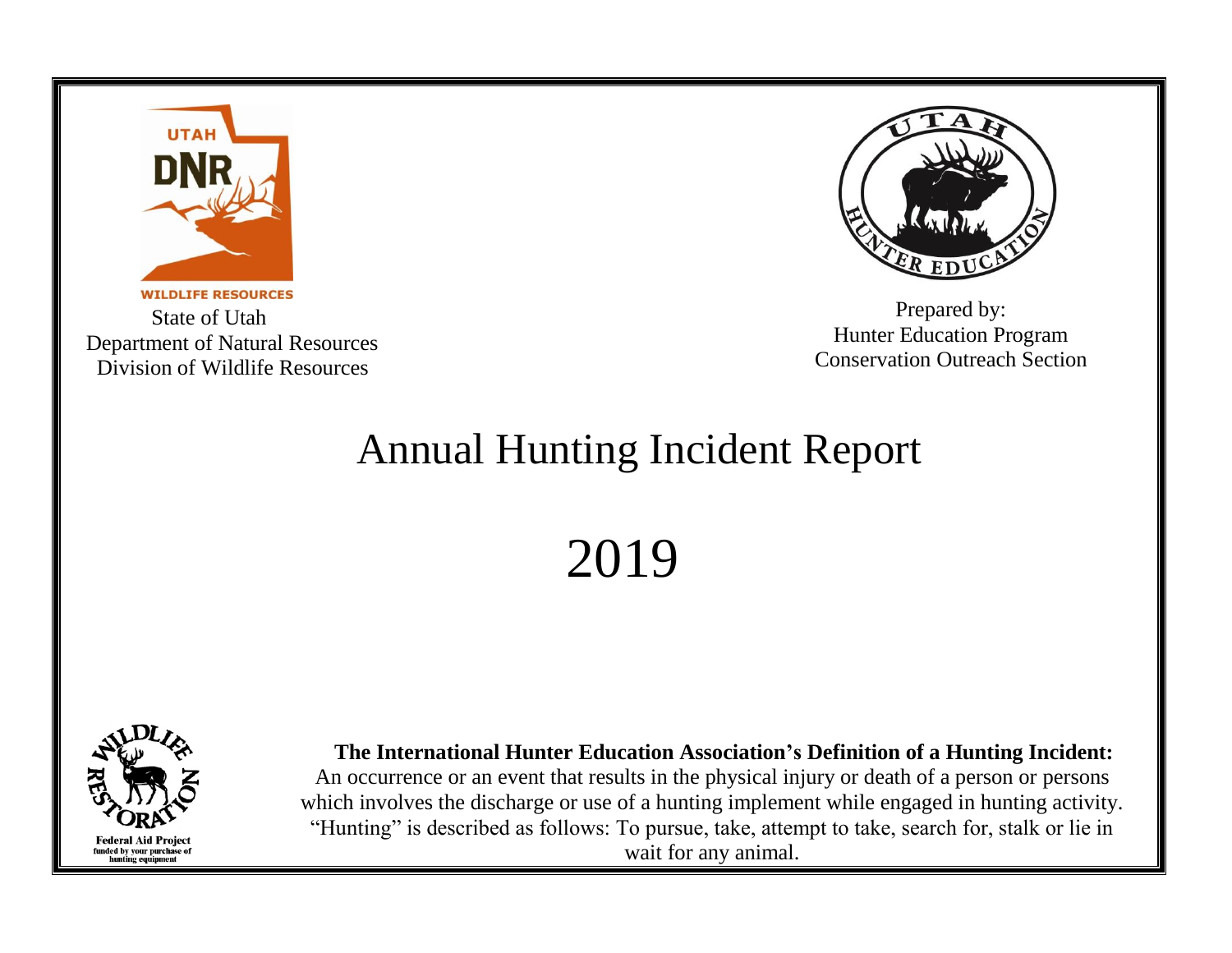## **2019 Hunting Incident Summary**

| <b>FATAL INCIDENTS</b><br>$\boldsymbol{0}$                                                                                                                                                               |                  | <b>NON-FATAL INCIDENTS</b><br>3                                                                                                                                                                                    |
|----------------------------------------------------------------------------------------------------------------------------------------------------------------------------------------------------------|------------------|--------------------------------------------------------------------------------------------------------------------------------------------------------------------------------------------------------------------|
|                                                                                                                                                                                                          | <b>BREAKDOWN</b> |                                                                                                                                                                                                                    |
| <b>Shooter's Age</b>                                                                                                                                                                                     |                  | Victim's Age                                                                                                                                                                                                       |
| Under 12<br>$\boldsymbol{0}$<br>12 to 15<br>$\mathbf{1}$<br>16 to 21<br>$\mathbf{1}$<br>22 to 30<br>$\mathbf{0}$<br>31 to 40<br>$\overline{0}$<br>41 and over<br>$\mathbf{1}$<br>$\mathbf{0}$<br>Unknown |                  | Under 12<br>$\boldsymbol{0}$<br>12 to 15<br>$\mathbf{1}$<br>16 to 21<br>$\mathbf{1}$<br>$\boldsymbol{0}$<br>22 to 30<br>$\boldsymbol{0}$<br>31 to 40<br>41 and over<br>$\mathbf{1}$<br>$\boldsymbol{0}$<br>Unknown |
| 3<br><b>TOTAL</b><br><b>Possible Cause of Incident (Primary)</b>                                                                                                                                         |                  | 3<br><b>TOTAL</b><br><b>Game Hunted</b>                                                                                                                                                                            |
|                                                                                                                                                                                                          |                  |                                                                                                                                                                                                                    |
| Careless or reckless handling of firearm                                                                                                                                                                 | 3                | Elk<br>$\mathbf{1}$<br>Waterfowl<br>$\mathbf{1}$<br>Rabbits<br>$\mathbf{1}$                                                                                                                                        |
| <b>TOTAL</b><br>$\mathbf{A}$ and $\mathbf{A}$ and $\mathbf{A}$<br>$\sim$ $\sim$ $\sim$ $\sim$ $\sim$ $\sim$<br>$\sim$ $\sim$ $\sim$ $\sim$ $\sim$                                                        | 3                | 3<br><b>TOTAL</b>                                                                                                                                                                                                  |

All three of the incidents were self-inflicted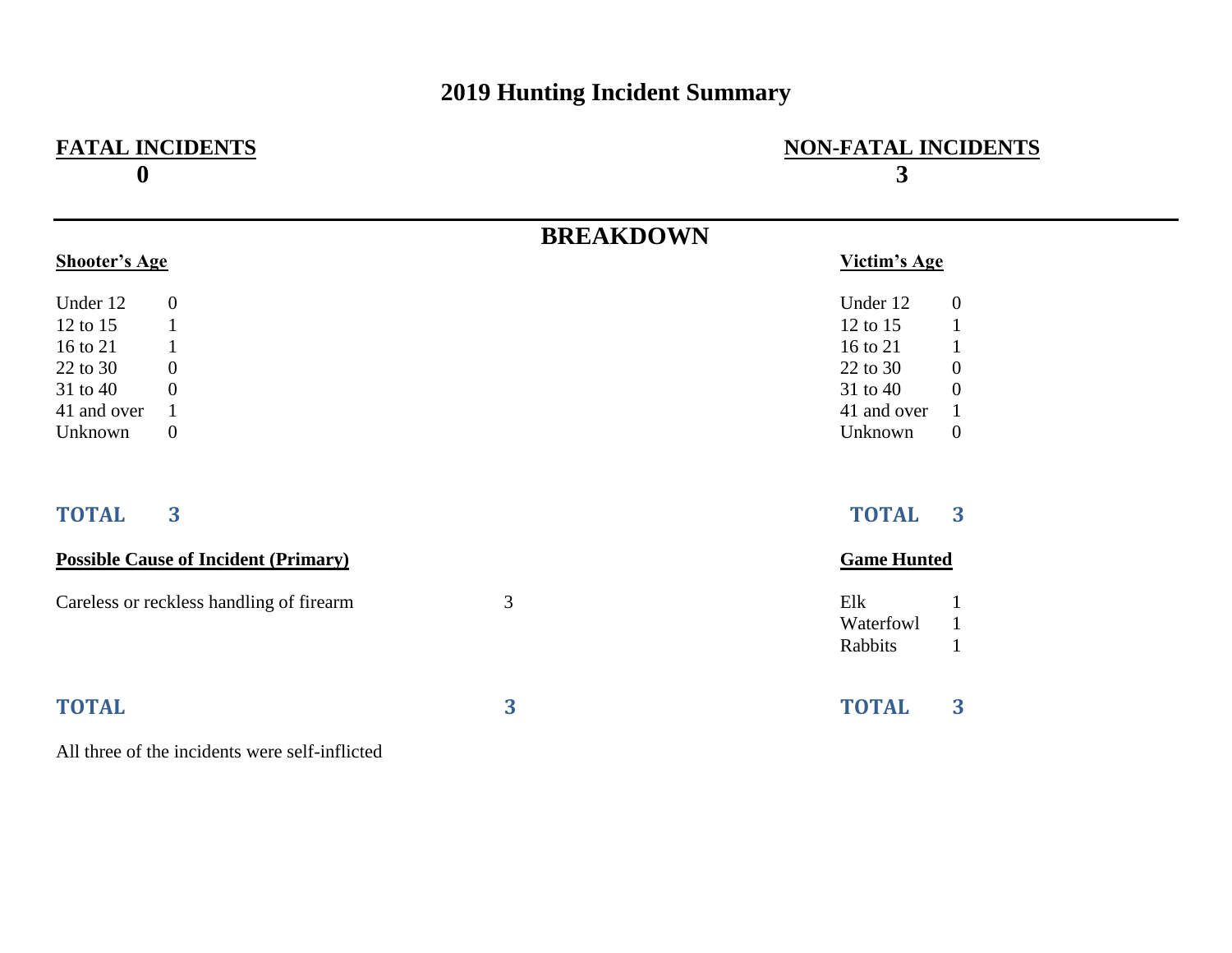| <b>NON-FATAL</b>                                                                                                                                                                                                                                                                                                                                                                                                                                                                                                                                                                                                            |                                           |                               |                        |                                    |                              |
|-----------------------------------------------------------------------------------------------------------------------------------------------------------------------------------------------------------------------------------------------------------------------------------------------------------------------------------------------------------------------------------------------------------------------------------------------------------------------------------------------------------------------------------------------------------------------------------------------------------------------------|-------------------------------------------|-------------------------------|------------------------|------------------------------------|------------------------------|
| VICTIM'S<br>AGE & SEX                                                                                                                                                                                                                                                                                                                                                                                                                                                                                                                                                                                                       | <b>HUNTER EDUCATION</b><br><b>TRAINED</b> | <b>FIREARM</b><br><b>USED</b> | SHOOTER'S<br>AGE & SEX | HUNTER EDUCATION<br><b>TRAINED</b> | <b>GAME</b><br><b>HUNTED</b> |
| 56 year-old<br>Male                                                                                                                                                                                                                                                                                                                                                                                                                                                                                                                                                                                                         | No/unknown                                | Shotgun<br>12 GA              | Self-inflicted         |                                    | <b>Ducks</b>                 |
| The individual was hunting ducks on public property. The hunter was removing his shotgun from his back. As he swung it<br><b>Remarks:</b><br>around to the front of his body, the barrel caught on his foot. His finger was on the trigger, and the firearm safety was off. The<br>contact with his foot caused him to pull the trigger and discharge the gun. The injury removed a portion of his middle toe and<br>caused additional soft tissue damage. The man was transported to the hospital by his hunting partner. He was treated and then<br>released. His injuries are considered permanent but not debilitating. |                                           |                               |                        |                                    |                              |
| <b>Possible Cause:</b><br>Careless or Reckless handling of a firearm/ Muzzle Control, Failure to use the safety.                                                                                                                                                                                                                                                                                                                                                                                                                                                                                                            |                                           |                               |                        |                                    |                              |
| <b>Location of Incident: Box Elder County</b>                                                                                                                                                                                                                                                                                                                                                                                                                                                                                                                                                                               |                                           |                               |                        |                                    |                              |

| 20 year-old                                | Yes                                                                                   | .308 Rifle | Self-inflicted | Elk                                                                                                                                                                                                                                                                                                                                                                                                                                                                                                                            |
|--------------------------------------------|---------------------------------------------------------------------------------------|------------|----------------|--------------------------------------------------------------------------------------------------------------------------------------------------------------------------------------------------------------------------------------------------------------------------------------------------------------------------------------------------------------------------------------------------------------------------------------------------------------------------------------------------------------------------------|
| Male                                       | Online w/field day                                                                    |            |                |                                                                                                                                                                                                                                                                                                                                                                                                                                                                                                                                |
| <b>Remarks:</b>                            | warm, and waited for help to arrive.                                                  |            |                | An elk hunter was reported as missing on the opening weekend of the general season hunt. He was found by search and rescue<br>personnel using a helicopter, and then transported to the hospital. He had a gunshot wound to his right foot. The hunter<br>explained that he had been pursuing elk through thick brush. He slipped and fell backwards while going up a hill. His firearm<br>safety was off and the gun discharged when he fell, hitting his foot. He administered first aid to his injury, built a fire to keep |
| <b>Possible Cause:</b>                     | Careless or Reckless handling of a firearm/Muzzle Control, Failure to use the safety. |            |                |                                                                                                                                                                                                                                                                                                                                                                                                                                                                                                                                |
| <b>Location of Incident: Sevier County</b> |                                                                                       |            |                |                                                                                                                                                                                                                                                                                                                                                                                                                                                                                                                                |
|                                            |                                                                                       |            |                |                                                                                                                                                                                                                                                                                                                                                                                                                                                                                                                                |